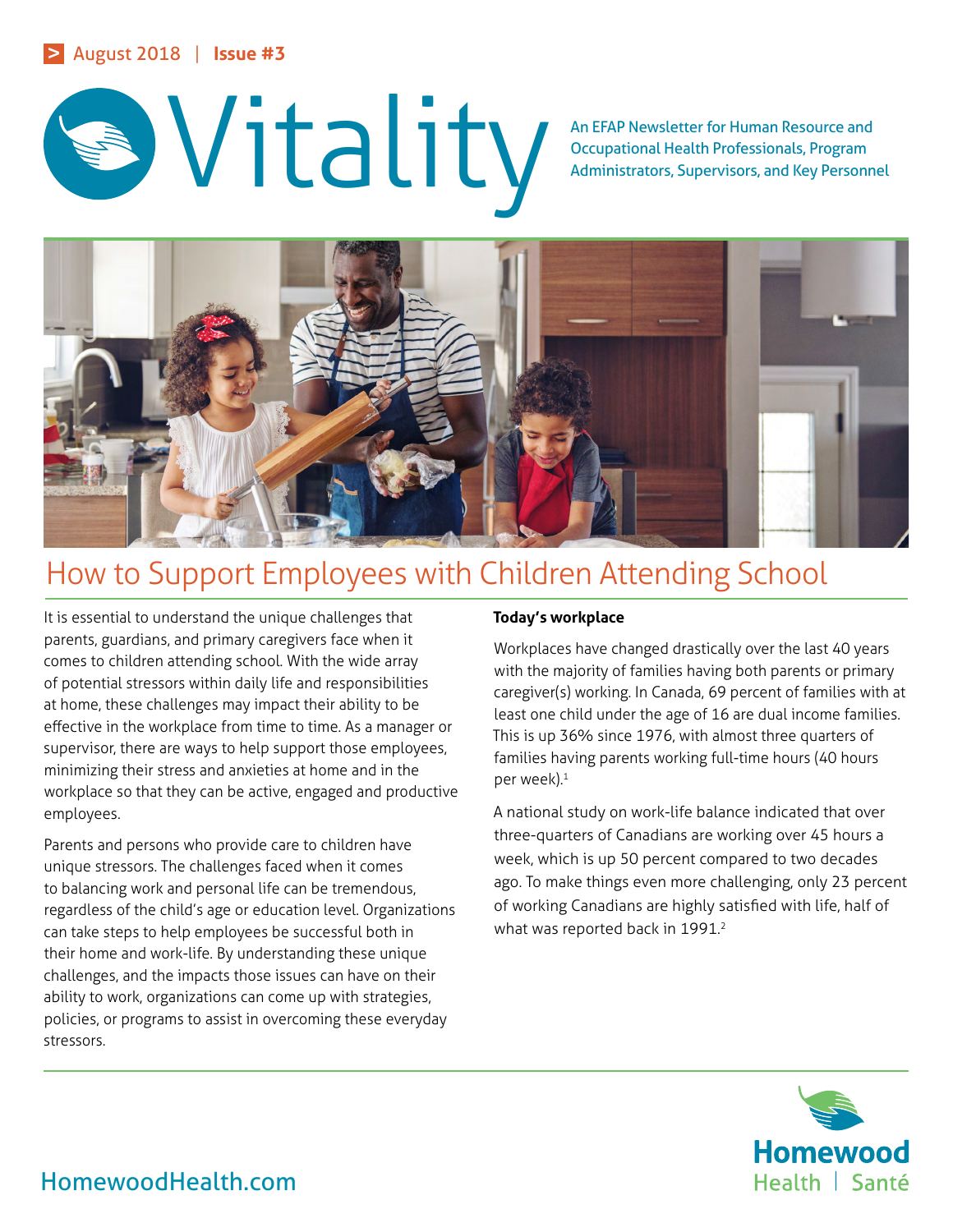With employees working longer hours and some organizations moving towards standard hours based on occupation or industry (i.e. healthcare or automotive sectors), employees are beginning to have less work satisfaction. To alleviate employee stress and scheduling conflicts, some employers have implemented various work life balance initiatives including the introduction of flex time. As a manager, the added flexibility helps to improve your employee's quality of life and supports a balanced approach to work and home life demands.

#### **Challenges faced with children in school**

There are various challenges that arise when it comes to supporting children during their educational and formative years. Often, these challenges can manifest as stressors that can impact an employee's ability to be an effective worker. Understanding those stressors can help you empathize with their challenges, and provide practical advice, helping them to be more successful in both their personal and work-life.

#### **Anxiety and stress.**

There are often anxieties and pressures associated with employees who have children in school. From elementary to post-secondary, the fear and worry for their child never ends. In the younger years, employees with children may be pre-occupied with concerns as to whether their child is getting the proper education, if they are being bullied, and are they performing at the same level as their classmates. The stresses and worry when a child reaches high school can be attributed to making the grade, or encouraging and getting them to excel in their learning so they can get into the best suited post-secondary institution. Added to these pressures are the conversations surrounding sex education and puberty. In post-secondary, employees often worry about their finances and the ability to afford sending their child to school. Safety, and the necessary support systems, and how they will manage being away from home consume daily thoughts. These stressors and anxiety are often brought into the workplace, placing a strain on attention to detail, reducing focus and in some instances, impacting working relationships and overall health.

#### **Fatigue.**

When children are present in one's life, their job doesn't end when they get home from work. There are meals to prepare, cleaning of the home, helping with homework, and putting them to bed, to name a few. What's missing from the list and most important, is a mental break and quality time to share in the day's experience. No matter the age, it's a full-time job from morning to night that requires parents to always be "on". With increased fatigue, this can affect the employee's ability to make decisions, to do complex planning, and decreases their ability to manage stress and anxiety. These challenges may impact on-going productivity from time to time and could impact performance if left unchecked.

#### **Guilt.**

It can be challenging to balance work and family expectations. When an employee isn't able to perform at the capacity they know they can, there is often a feeling of guilt associated with it. When a child starts school, it can often be challenging to adapt to these new responsibilities of now having to help with school work and/or projects, adding to the level of work the employee has to do after the business day ends. There is an added level of expectation at home to support a child in being successful, no matter what level of education. The employee can feel guilt that they aren't a good employee, and their peers may judge them for making their child a priority. There can also be guilty feelings for what is happening at home, and they may feel they are not a good parent or partner to their spouse. No matter what the situation, the feeling of guilt can cause employees to feel depressed, anxious, and stressed out.

#### **Supports you can give**

There are many ways that managers or supervisors can help those who have children feel less stressed and more supported by their work community.

#### **Provide flexibility.**

This may not work for every company; however, it is worth saying that providing flexibility in scheduling can help when dealing with issues at home. Flexibility can help to lower stress for the entire family unit, and encourages greater employee productivity and performance in the workplace. Work flexibility does not reduce or diminish the employee's obligations, but creates an environment where balance is more easily obtained.